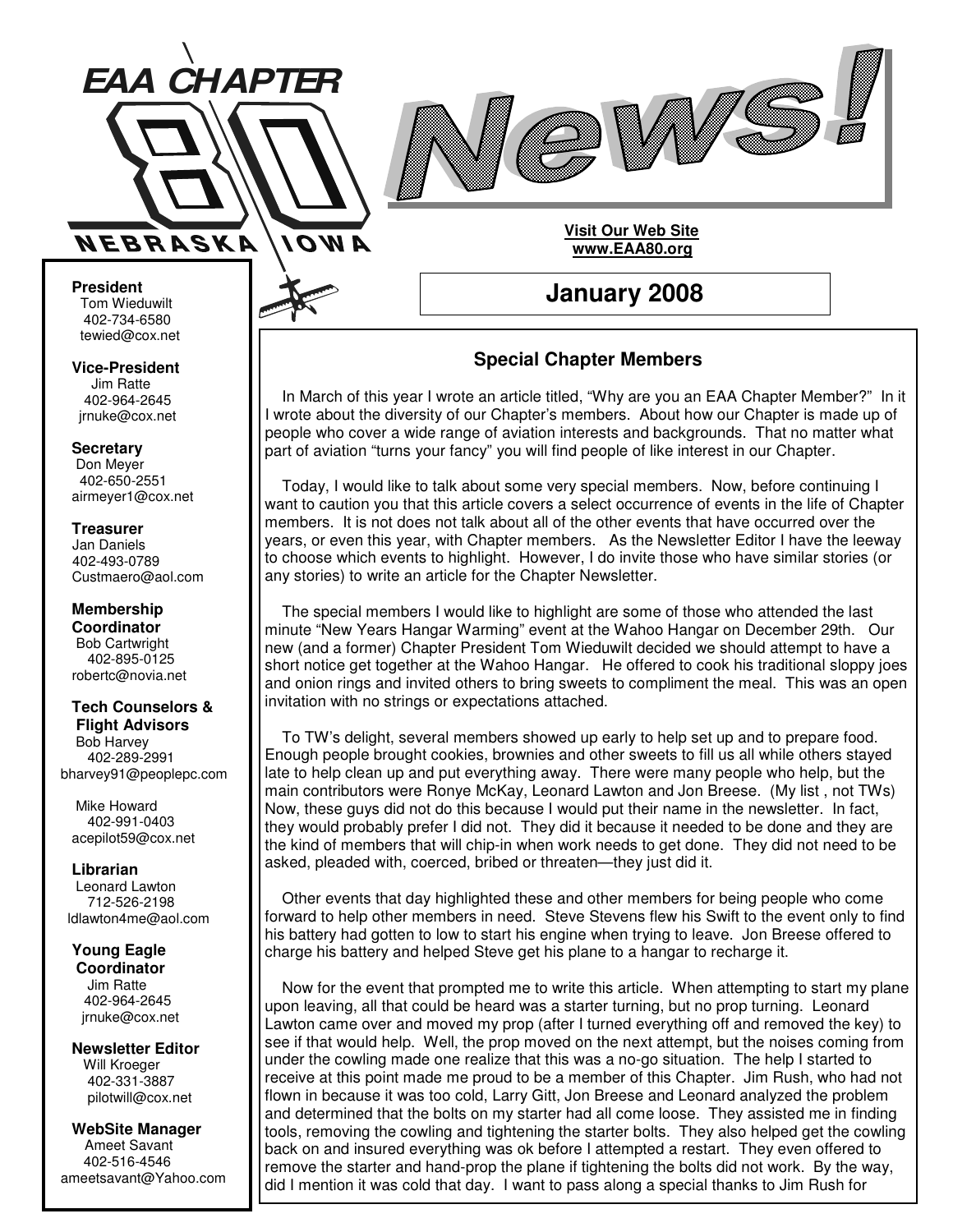having the right size hands and determination to get in there to tighten the bolts even though it was quite cold. Also, I would like to apologize for not remembering the names of the other people who came over and helped.

I am sure this Chapter is like so many in the EAA family of Chapters. Full of people who are willing to help without being asked when someone needs assistance or something needs to get done.

Once again I offer my thanks to those who were Special Chapter Members on that day.

Will Kroeger

# anuary Meeting Time & Location.

The Chapter 80 monthly meeting will be at 7PM on Monday, January 14th at the main hangar of Hangar One at Millard Airport, Omaha, NE. It is still located on South 132nd Street between Q and Harrison. I heard that the Hangar will be heated!

# anuary Program.

Our very own Jim Steier will be our guest speaker this month. His topic will be Aviation Medical Examinations. Do not worry, he is not bringing any gloves and no one needs to turn their head and cough.

In addition to being the Young Eagle Program Coordinator, Jim Ratte is also our VP. He is looking for input from the Chapter members as to what they would like to see for programs during the year. Soooo, if you have a good idea or are interested in doing a program, give Jim a call.

|                                               | <b>EVENTS:</b> (B) - Breakfast / (L) - Lunch |                |  |  |
|-----------------------------------------------|----------------------------------------------|----------------|--|--|
| 1st Sat                                       | Chapter 1055 (B)                             | York, NE       |  |  |
| 3rd Sat                                       | Chapter 569 (0730-1030)                      | Crete, NE      |  |  |
| Jan 19                                        | Winter Chili Cook Off                        | Newton, KS     |  |  |
| Jan 26                                        | 11th Annual Chili Fly-in 1130-1430           | Greenfield, IA |  |  |
| Jan 23-26                                     | Nebraska Aviation Symposium                  | Kearney, NE    |  |  |
|                                               | Holiday Inn                                  |                |  |  |
|                                               | 110 2nd Avenue                               |                |  |  |
|                                               | Jan 23-24 is the Aviation Conference         |                |  |  |
| Jan 25-26 is the Aviation Maintenance Seminar |                                              |                |  |  |
|                                               | For more info, go to:                        |                |  |  |
|                                               | www.acmechseminar.org or www.faasafety.gov   |                |  |  |
| or call Lincoln FSDO 402-475-1738             |                                              |                |  |  |

#### **"'Take-offs and Landings - The Good, the Bad and the Ugly'"**

Topic: Take-off and Landing Accident Avoidance On Wednesday, January 23, 2008 at 7:00 PM Location: The 16th Annual Nebraska Aviation Symposium - Kearney, NE

**You can still get a 2008 Calendar -** they look good in your hangar and are still \$8.00 each. See a Chapter officer.

### **Congratulations to the following members for getting a new certificate or completing another level in the WINGS Program.**

Instrument Charles Birdsall

| Phase 1   | Ron Gawer (You have to start sometime) |
|-----------|----------------------------------------|
| Phase V   | Bob Cartwright & Harlon Hain           |
| Phase XIV | Gordon Pahre                           |

# **Would you like to fly a Cessna 172 for \$20/hr.?** We

are looking for additional members in our flying club. Call Ed Haffke @ 935-0803.

### **CESSNA DEFENDS SKYCATCHER MANUFACTURING DECISION (from AvWeb)**

Cessna Aircraft has received a lot of e-mail since announcing it would build the light sport SkyCatcher in China. It has been running about half and half for and against the manufacturing decision, so Cessna marketing Vice President Tom Aniello posted an open letter to those who disagree. He said many of the remarks were based on inaccurate or incomplete information, and he wants to set the record straight. See the text of his message at: http:// www.cessnaskycatcher.com/home/124.html

**Anyone interested in an airpark located in east Texas**? Aero Estates Airpark (TX27), located in east Texas on Lake Palestine, sent me some info. If interested, you can go to their web site at www.AeroEstatesAirpark.com

**An EAA Chapter 80 First!!** The first flight of a members home built on youtube. The video of the first flight of Scott Laughlin's Zenith CH601XL, as taken by his daughter, is at: http://www.youtube.com/watch?v=5deWeDKGxLc

## **If you have not paid your 2008 Chapter Dues, see Bob Cartwright.!!!! Those not paid up by February will be removed from the newsletter list.**

**Strategic Air & Space Museum has a new exhibit opening February 9th - "SPACE: A Journey to Our Future".** To kickoff an amazing year, the Museum will welcome one of the largest traveling exhibits on space travel and exploration ever to tour the country! There will be many interactive displays including a centrifuge, a replica of a Mars base camp and touchable pieces of the Moon and Mars. The exhibit will be sure to inspire your imagination. For more information go to the exhibits page of the Museum's website at www.strategicairandspace.com.

**GET DUAT ON YOUR SMARTPHONE (**from EAA hotline) A beta version of DUAT mobile is now available for mobile phone users, intended as a means of updating a standard weather briefing. The mobile version allows pilots to check weather graphics, get METARs/TAFs for departure/destination, file flight plans, check flight plan status and close VFR flight plans, all from their web-enabled smartphones. The DTC DUAT portal opens in a variety of web-enabled phones and PDAs, acting like the computer-based DUAT portal already in use: access code, password and tail number. Access the free service at www.DUAT. com/mobile.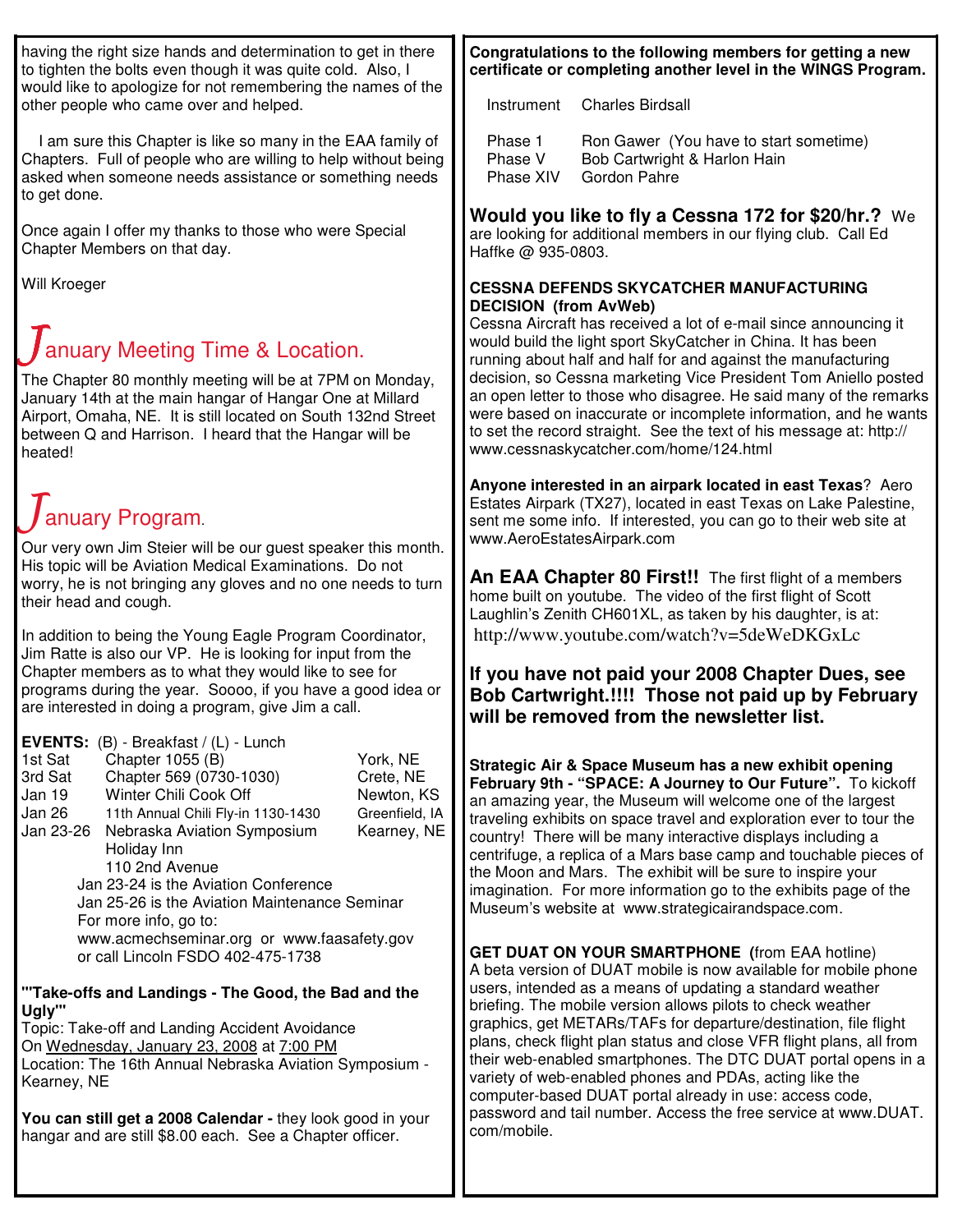#### *EAA Chapter 80* December 10, 2007

#### *Official Meeting Minutes*

The meeting was called to order by President Scott Laughlin at 7:00 at Tiburon Golf Course, Omaha, NE. This was the chapters annual Holiday Party attended by many members and guest.

- Scott Laughlin, President
- Dale McClure, Vice President,
- Don Meyer, Secretary
- Jan Daniels, Treasurer

#### **Treasurers Report**:

• Income \$936.00, Expenses \$512.40, Net income \$423.60. Balance \$2781.91. Total cash assets \$11,895.48.

#### **Meeting Minutes**:

• A motion was made and passed to accept the previous month's minutes.

- **Young Eagles:**
- No Report.

#### **Builder's Reports**:

• No report

#### **Tech Counselor / Flight Advisor:**

• No Report

#### **Fly-Out Report:**

- No Report
- **Old Business:**
	- None

#### **New Business:**

- The following members were recognized for their service to Chapter 80 for 2007: Dale McClure, Jim Ratte, Leonard Lawton, Will Kroeger, Don Meyer, Mike Howard, Bob Cartwright, Bob Harvey and Scott Laughlin.
- Tom Wieduwilt 2008 president recommended a transition meeting before Jan. chapter meeting. Will be held soon.

#### **Librarian Report:**

#### • None

#### **Web Site:**

• www.eaa80.org

#### **Program:**

• Jonathan Fuller gave a very interesting and informative presentation on his solo round trip flight across the Atlantic Ocean in his Beechcraft Bonanza 36 (BE36).

Meeting adjourned.

Don Meyer **Secretary** 

**1966 Cessna 150F commuter for sale**. Total time about 6000 hours. Engine about 250 hrs (SMOH). Original paint, good interior. VAL 720 com, KT76 transponder with altitude encoder. Wheel pants and back seat (very rare option). Alternator, Autogas STC. Current annual, no problems. \$13K or so. Hangared at Blair. Contact Terry Wilwerding 342- 2795 tmjw@creighton.edu

**Cessna 150 for sale**. Ron Wood is selling his Cessna 150 for \$20,500.

**For sale — Extra Stuff left over from Jerry Mason's L-3 (Champ) rebuild**. All are new and unopened.

| 2 gallons                                | \$66.10 each when purchased |
|------------------------------------------|-----------------------------|
| 1 gallons                                | \$67.20 when purchased      |
| 3 quarts                                 | \$9.53 each when purchased  |
| Air Tech RT4085 Rev4 Reducer<br>1 gallon | \$47.08 when purchased      |
| <b>Primer Filler</b><br>1 quart          | \$57.38 when purchased      |
| 1 gallon<br><b>Primer Filler</b>         | \$120.41 when purchased     |
|                                          |                             |

Listed price or make offer. Email: mason.jerry@cox.net or Phone: 393-0361